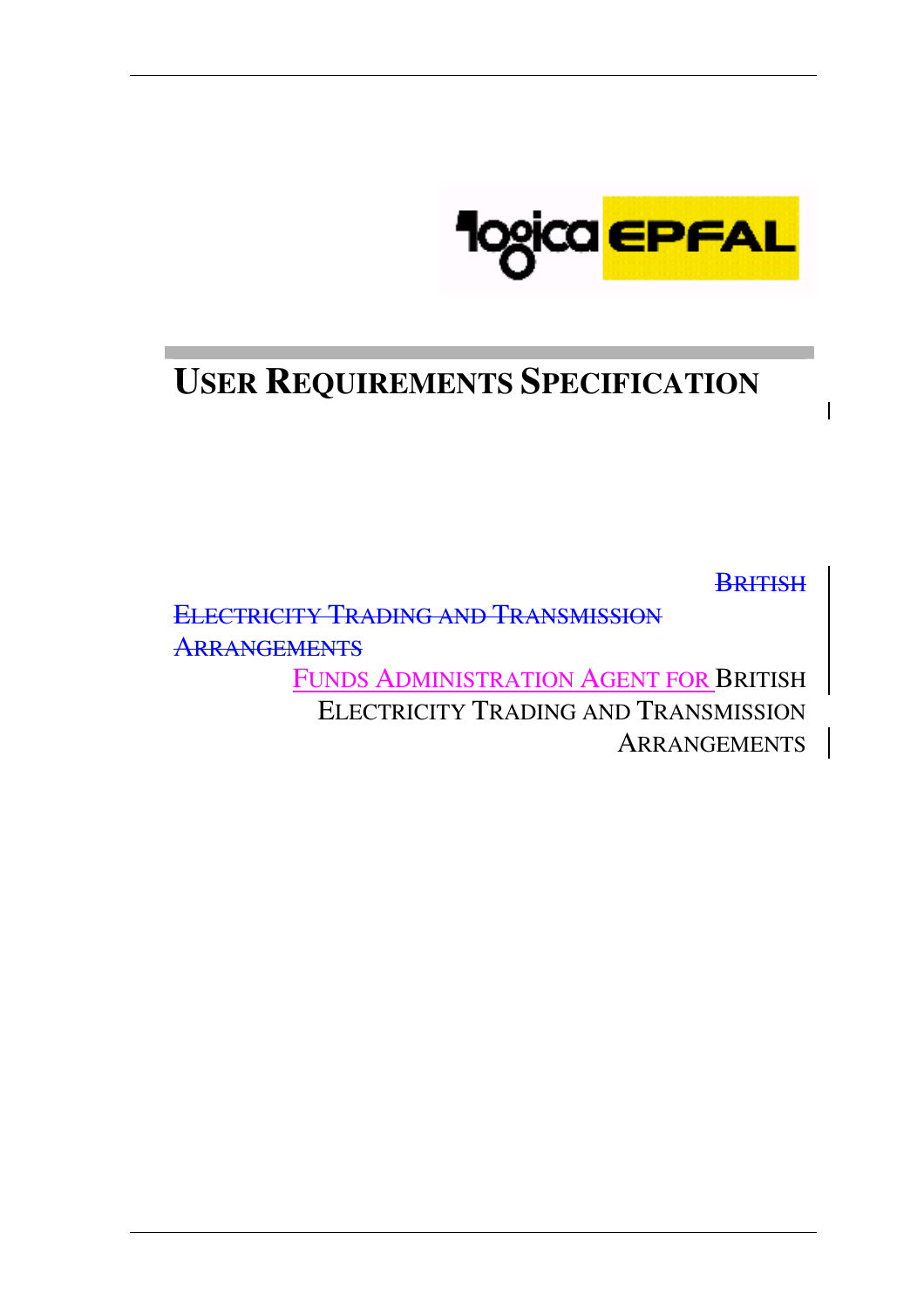

# **1.4 Related Documents**

# **1.4.1 ITT**

| <b>NAME</b>         | <b>DESCRIPTION</b>                  | <b>VERSION</b>   |  |
|---------------------|-------------------------------------|------------------|--|
| Service             | Service Description for the Funds   | Version $76.0$   |  |
| Description         | <b>Administration Agent</b>         | <b>Issued</b>    |  |
| <b>BSC Business</b> | <b>BSC Business Model</b>           | Version 13.0     |  |
| Model               |                                     |                  |  |
| Schedule 3          | Service Agreement Schedules:        | Dated 20 October |  |
|                     | <b>Other Services</b>               | 1999             |  |
| Schedule 4          | Service Agreement Schedules:        | Dated 20 October |  |
|                     | <b>Technical Requirements</b>       | 1999             |  |
| Schedule 5          | Service Agreement Schedules:        | Dated 20 October |  |
|                     | <b>Technical Standards, Quality</b> | 1999             |  |
|                     | Requirements, and Health and        |                  |  |
|                     | <b>Safety Requirements</b>          |                  |  |

# **1.4.2 Other**

| <b>NAME</b>                 | <b>DESCRIPTION</b>                  | <b>VERSION</b>       |  |
|-----------------------------|-------------------------------------|----------------------|--|
| <b>Interface Definition</b> | Interface Definition for the        | Issue16, Version 19  |  |
| & Design Part 1             | <b>FAA Service</b>                  |                      |  |
| <b>Interface Definition</b> | Interface Definition for the        | Issue 14, Version 12 |  |
| & Design Part 2             | <b>FAA Service</b>                  |                      |  |
| Logica Interface            | Logica Interface Definition and     | Issue $V12.0$        |  |
| Definition & Design         | Design, Part 1 – Interfaces with    |                      |  |
| Part 1                      | <b>BSC</b> Parties and their Agents |                      |  |
| Logica Interface            | Logica Interface Definition and     | Issue $V12.0$        |  |
| Definition & Design         | Design, Part $2$ – Interfaces to    |                      |  |
| Part 2                      | other Service Providers             |                      |  |
| Logica SAAUser              | Logica Settlement                   | Issue V7.0           |  |
| Requirements                | <b>Administration Agent User</b>    |                      |  |
| Specification               | <b>Requirement Specification</b>    |                      |  |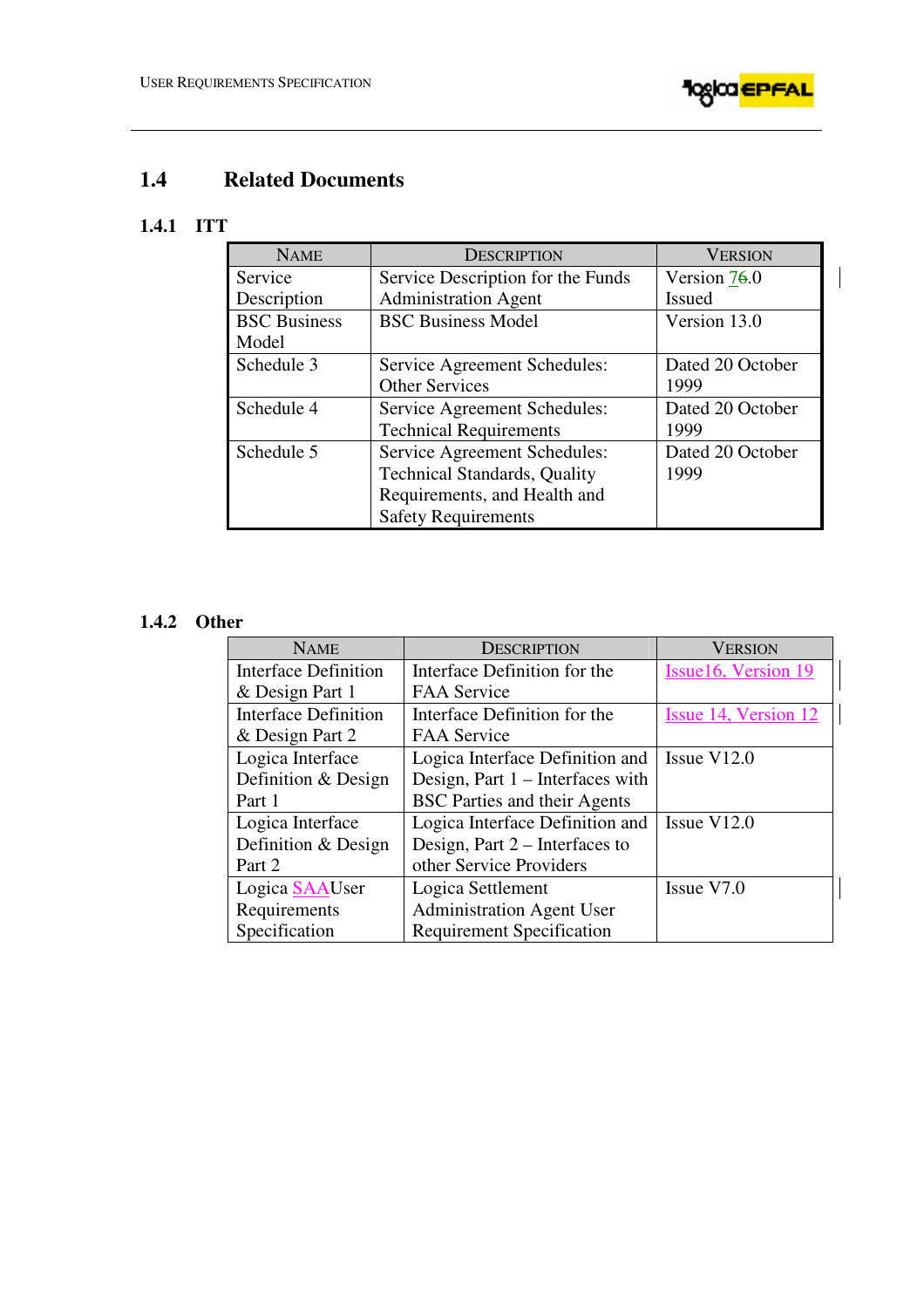

| 1.6 |              | <b>Approved Change Requests</b> |  |  |
|-----|--------------|---------------------------------|--|--|
|     | Reference    | Description                     |  |  |
|     | <b>CR002</b> | Interconnector arran            |  |  |
|     |              | $(CR_990813_01)$                |  |  |
|     | <b>CR003</b> | Tagging of Offers ar            |  |  |
|     |              | constraints (CR_991             |  |  |
|     | <b>CR004</b> | <b>ECVAA</b> Improveme          |  |  |
|     |              | (ECVAAImp)                      |  |  |
|     | <b>CR005</b> | <b>CEPNA</b> Simplificati       |  |  |
|     |              | (CEPNASimp)                     |  |  |
|     | <b>CR006</b> | <b>Timing Modification</b>      |  |  |
|     |              | (TimingRev)                     |  |  |
|     | <b>CR007</b> | <b>Clarification of BSC</b>     |  |  |
|     |              | allocation (CR_9991             |  |  |
|     | <b>CR008</b> | <b>ECVAA</b> Improveme          |  |  |
|     | <b>CR009</b> | <b>BOUR</b> Algebra             |  |  |
|     | <b>CR012</b> | New Credit Cover A              |  |  |
|     | <b>CR014</b> | Late Billing Interest           |  |  |
|     | <b>CR015</b> | Removal of Extra In             |  |  |
|     |              | Bilateral/Multilatera           |  |  |
|     | <b>CR026</b> | <b>Electronic Backing 9</b>     |  |  |
|     | <b>CR033</b> | Determination of Cr             |  |  |
|     | CRO34        | Payment of Interest:            |  |  |

| Reference        | Description                            | Comments                              |
|------------------|----------------------------------------|---------------------------------------|
| <b>CR002</b>     | Interconnector arrangements            | <b>NA</b>                             |
|                  | $(CR_990813_01)$                       |                                       |
| <b>CR003</b>     | Tagging of Offers and Bids for         | <b>NA</b>                             |
|                  | constraints (CR_991027_01)             |                                       |
| <b>CR004</b>     | <b>ECVAA</b> Improvements              | <b>NA</b>                             |
|                  | (ECVAAImp)                             |                                       |
| <b>CR005</b>     | <b>CEPNA</b> Simplification            | <b>NA</b>                             |
|                  | (CEPNASimp)                            |                                       |
| <b>CR006</b>     | <b>Timing Modification</b>             | <b>NA</b>                             |
|                  | (TimingRev)                            |                                       |
| <b>CR007</b>     | Clarification of BSCCo cost            | <b>NA</b>                             |
|                  | allocation (CR_99913_05)               |                                       |
| <b>CR008</b>     | <b>ECVAA</b> Improvements              | <b>NA</b>                             |
| <b>CR009</b>     | <b>BOUR Algebra</b>                    | <b>NA</b>                             |
| <b>CR012</b>     | New Credit Cover Arrangements          | <b>Change Request Implemented</b>     |
| <b>CR014</b>     | Late Billing Interest Calculation      | Superseded by CR035                   |
| <b>CR015</b>     | Removal of Extra Interfaces for        | <b>Change Request Implemented</b>     |
|                  | <b>Bilateral/Multilateral Disputes</b> |                                       |
| <b>CR026</b>     | <b>Electronic Backing Sheets</b>       | <b>Change Request Implemented</b>     |
| <b>CR033</b>     | Determination of Credit Limit          | <b>Change Request Implemented</b>     |
| <b>CR034</b>     | Payment of Interest from the           | Impact on FAA-                        |
|                  | <b>Reserve Account</b>                 | Yet to be Implemented                 |
| <b>CR035</b>     | Calculation of Interest on Late        | <b>Change Request Implemented</b>     |
|                  | <b>Billing</b>                         |                                       |
| <b>CR036</b>     | FAA Validation of SAA Files            | <b>Change Request Implemented</b>     |
| <b>CR037</b>     | Scale-Down and Set-Off of              | <b>Change Request Implemented</b>     |
|                  | <b>Creditor Payments</b>               |                                       |
| <b>CR038</b>     | Provision of Data from BSCCo.          | Already Implemented through           |
|                  |                                        | interface FAA-I031                    |
| <b>CR039</b>     | <b>Monitor Bank Credit Ratings</b>     | Impact on FAA-                        |
|                  |                                        | Yet to be Implemented                 |
| <b>CR044</b>     | SAA and FAA Processing Zero            | <b>Change Request Implemented</b>     |
|                  | for BSCCo. Cost                        |                                       |
| <b>CR067</b>     | Changes to Align with Logica           | <b>Change Request Implemented</b>     |
|                  | IDD Parts 1 and 2 V3_4                 |                                       |
| <b>CR070</b>     | <b>Bad Debt Processing</b>             |                                       |
| CP574            | <b>Payment Calendar recipients</b>     | Amendment to text only                |
| CP519            | Minimum Eligible Amount                | Amendment to text. Change             |
|                  |                                        | Proposal Implemented                  |
| CP 1078          | VAT Changes                            | Changes to VAT Regulations            |
|                  |                                        | and Reporting                         |
| <b>Variation</b> | <b>BSC Co Quarterly VAT Reports</b>    | <b>Addition of tab delimited data</b> |
| 068              |                                        | file format                           |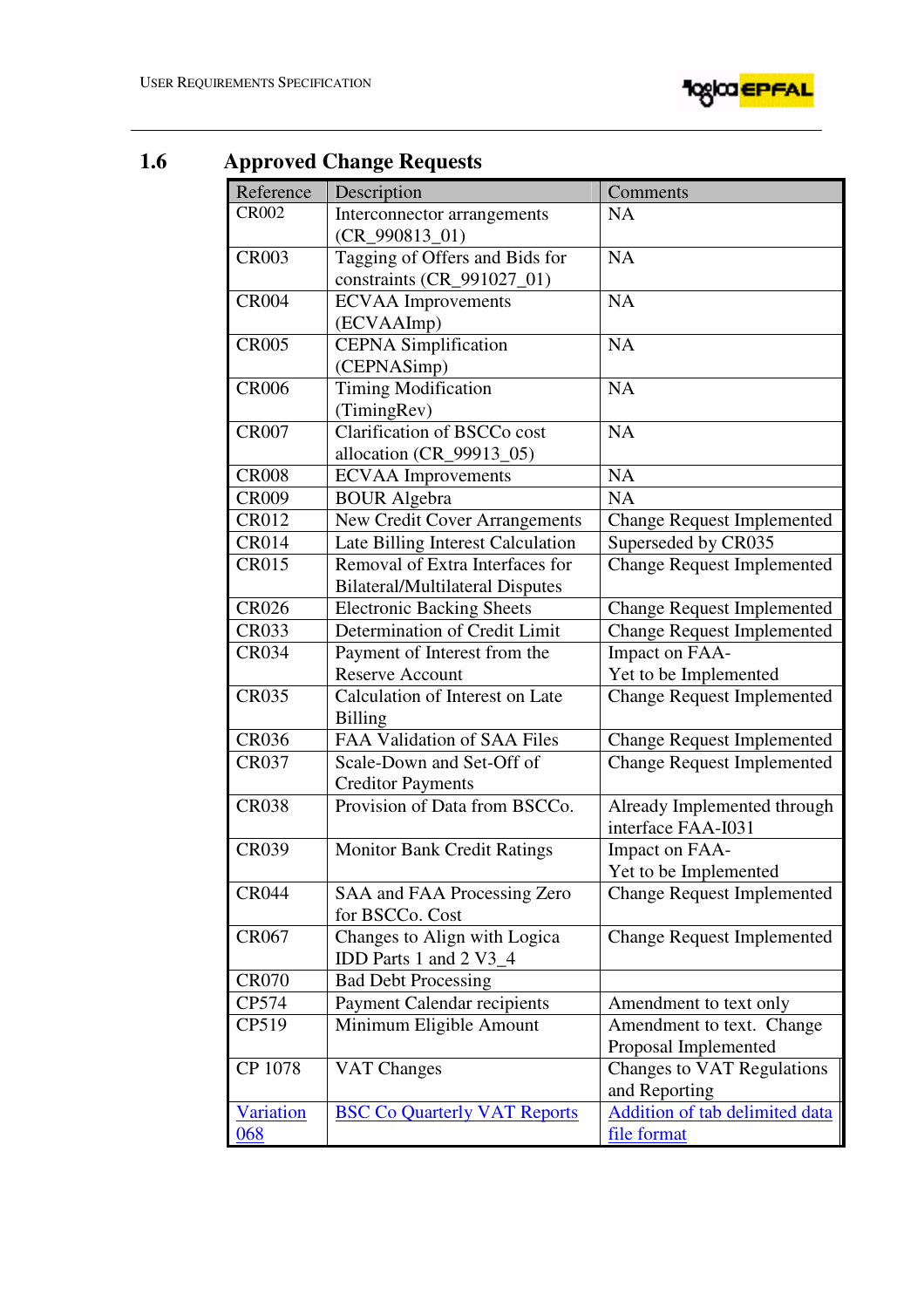

 $\overline{\phantom{a}}$ 

# **2 REQUIREMENTS CATALOGUE**

# **2.1.26 Produce BSSCo Quarterly VAT Statements**

| <b>FAA-CP1078</b><br><b>FAA SD 6.7</b><br>M<br>Produce BSCCo Quarterly<br><b>VAT Statements</b><br>Variation 068 |  |  |  |  |
|------------------------------------------------------------------------------------------------------------------|--|--|--|--|
|                                                                                                                  |  |  |  |  |
|                                                                                                                  |  |  |  |  |
| <b>FAA Interface Ref:</b><br><b>Mechanism:</b><br><b>Frequency:</b>                                              |  |  |  |  |
| Manual<br>Quarterly and ad-hoc as requested<br>$FAA - I034$                                                      |  |  |  |  |
| User driven                                                                                                      |  |  |  |  |
| system process                                                                                                   |  |  |  |  |
|                                                                                                                  |  |  |  |  |
| <b>Requirement:</b>                                                                                              |  |  |  |  |
| Quarterly VAT Statements will be provided to BSCCo detailing the following for each                              |  |  |  |  |
| VAT code: BSC Party:                                                                                             |  |  |  |  |
|                                                                                                                  |  |  |  |  |
| <b>Payment Date</b>                                                                                              |  |  |  |  |
| Net Inflow                                                                                                       |  |  |  |  |
| Net Outflow                                                                                                      |  |  |  |  |
| Net Flow                                                                                                         |  |  |  |  |
| Output VAT                                                                                                       |  |  |  |  |
| Input VAT                                                                                                        |  |  |  |  |
| Net VAT                                                                                                          |  |  |  |  |
|                                                                                                                  |  |  |  |  |
| VAT Code (with effective dates of any amendments)                                                                |  |  |  |  |
|                                                                                                                  |  |  |  |  |
| The report can be produced in hard or soft copy . format and the following variables can                         |  |  |  |  |
| be entered: The report can be run as;                                                                            |  |  |  |  |
|                                                                                                                  |  |  |  |  |
| Report Type                                                                                                      |  |  |  |  |
| 1. BSC Billing<br>2. Disputes                                                                                    |  |  |  |  |
| 3. Defaults                                                                                                      |  |  |  |  |
| 4. All                                                                                                           |  |  |  |  |
| <b>Start Payment Date</b>                                                                                        |  |  |  |  |
| <b>End Payment Date</b>                                                                                          |  |  |  |  |
| All BSC Parties/Selected BSC Party(ies)                                                                          |  |  |  |  |
|                                                                                                                  |  |  |  |  |
| The report can be produced in hard copy. A soft copy will also be made available in the                          |  |  |  |  |
| form of a 'tab delimited data file' suitable for loading to MS-Excel                                             |  |  |  |  |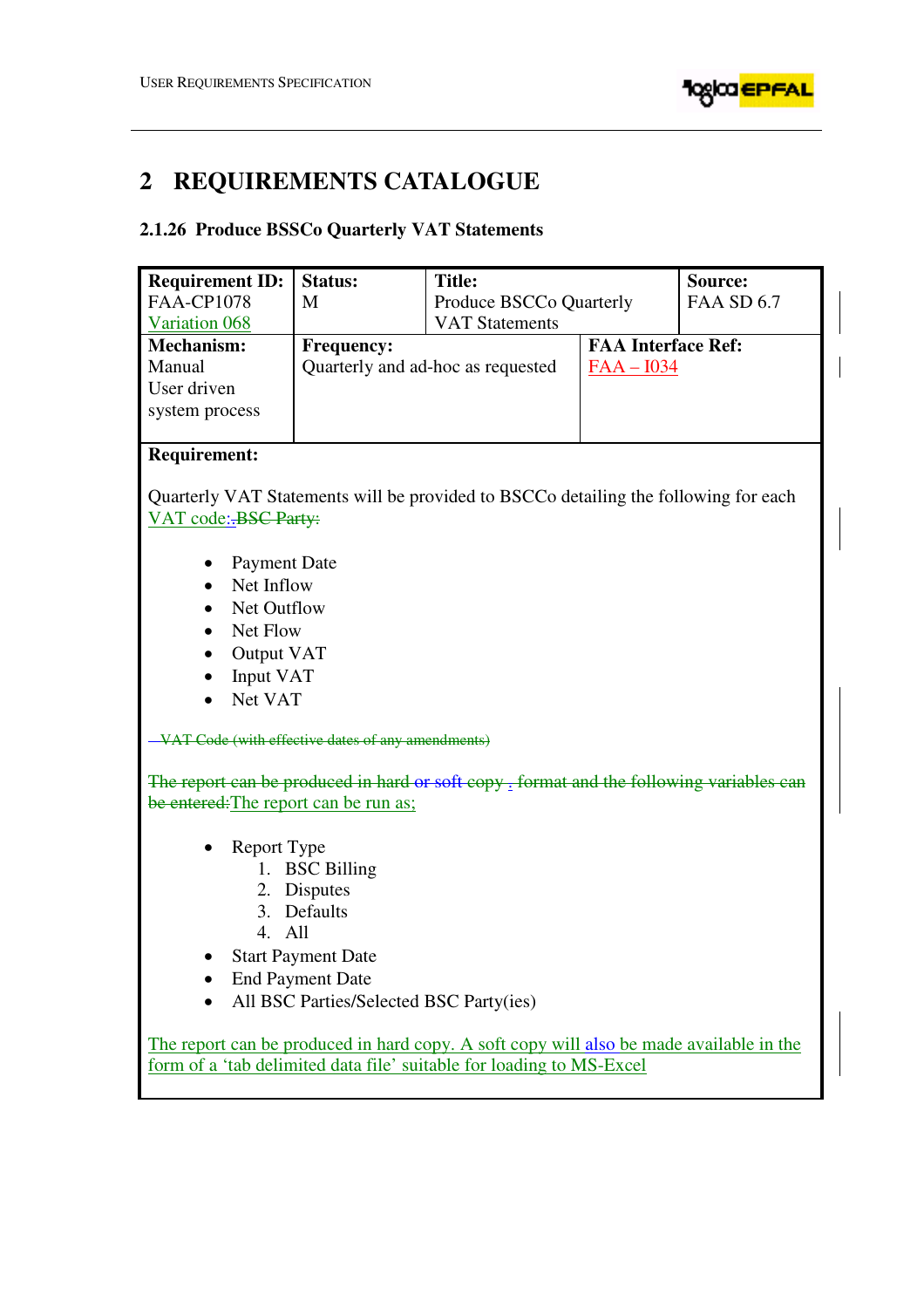

# **2.2 Interface Requirements**

## **2.1.532.2.24 Issue Confirmation Notices**

| <b>Requirement ID:</b><br><b>FAA-R046</b>                  | <b>Status:</b><br>M                           | <b>Title:</b><br><b>Issue Confirmation Notices</b> |                                       | Source:<br><b>FAA SD 11.7</b><br><b>RETA SCH4</b> |
|------------------------------------------------------------|-----------------------------------------------|----------------------------------------------------|---------------------------------------|---------------------------------------------------|
| Mechanism:<br>Manual<br>Hard copy<br>dispatched by<br>post | <b>Frequency:</b><br>Daily (Per payment date) |                                                    | <b>FAA Interface Ref:</b><br>FAA-I003 |                                                   |

### **Requirement:**

The system will produce tax documents in the form of confirmation notices. A confirmation notice will be required **perfor every** BSC Party and the BSCCo per payment date. The confirmation notice will detail amounts paid to or received from the BSC Party, inclusive and exclusive of VAT. The VAT rate applied and the VAT amount paid or received will also be detailed per settlement run.

Hard copy confirmation notices are dispatched by post within 2 Business Days of the Payment Date subject to the receipt of Collection bank statements.

Specific details will include:

- Date of Issue
- BSC Party Name
- BSC Party Address
- BSC Party Facsimile Number
- BSC Party VAT country code (if applicable)
- VAT registration number (if applicable)
- Confirmation Notice Number
- Advice Note Number
- Payment Date
- **Tax Point** 
	- 1. Settlement Date
	- 2. Settlement Code
	- 3. Description
	- 4. Amount Excluding VAT
	- 5. VAT Rate
	- 6. VAT Amount
	- 7. Total Including VAT
	- 8. Total Amount Net of Tax Liabilities

#### 9.Tax Point

9. VAT Statement (dependant on whether BSC party is UK or non UK registered and whether paid or received).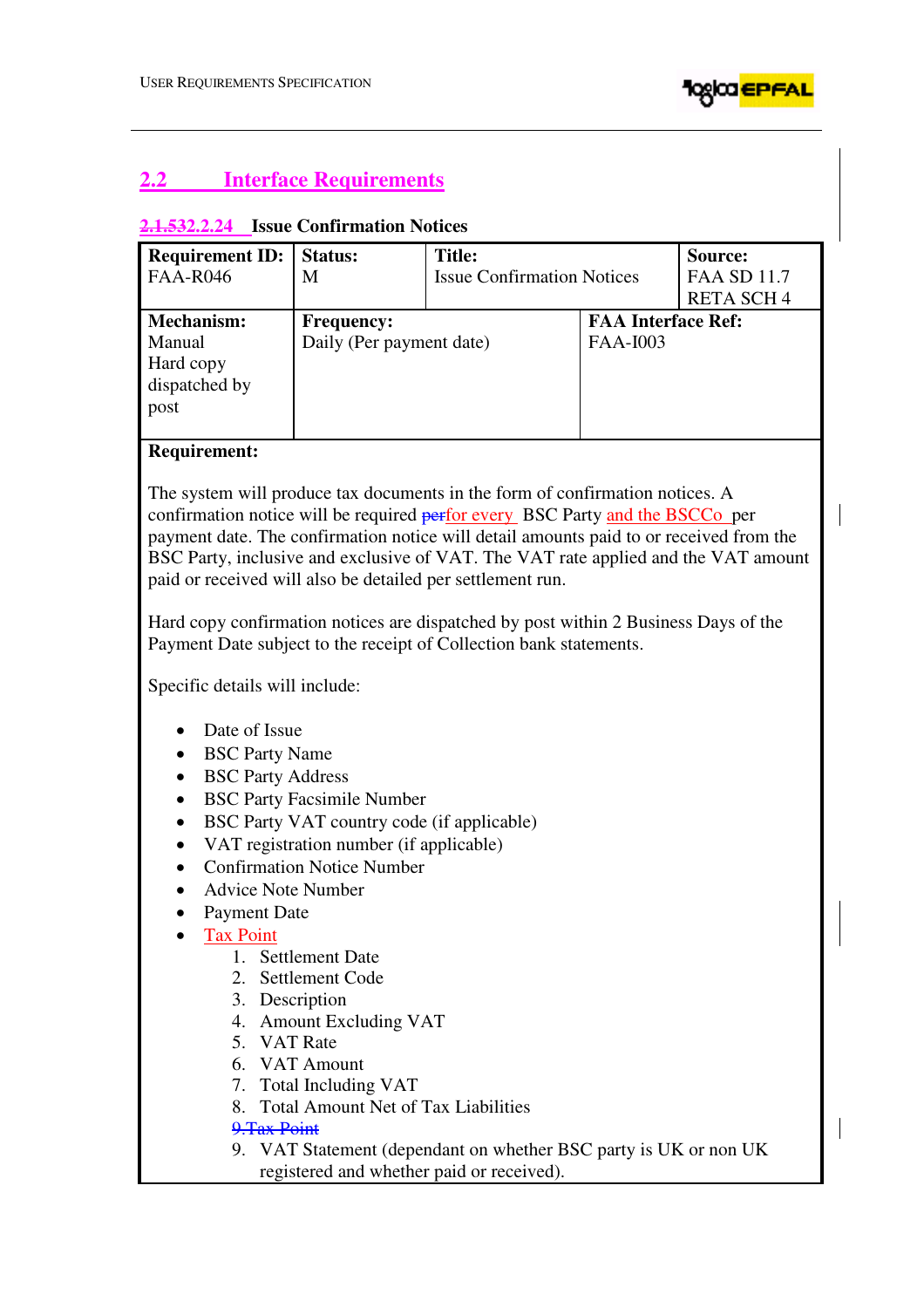

 $\begin{array}{c} \hline \end{array}$ 

H

| <b>542.2.25</b> Issue Quarterly Statements                                                                                                    |                                         |                                                                                     |                           |                   |
|-----------------------------------------------------------------------------------------------------------------------------------------------|-----------------------------------------|-------------------------------------------------------------------------------------|---------------------------|-------------------|
| <b>Requirement ID:</b>                                                                                                                        | <b>Status:</b>                          | <b>Title:</b>                                                                       |                           | Source:           |
| <b>FAA-R052</b>                                                                                                                               | M                                       | <b>Issue Quarterly Statements</b>                                                   |                           | <b>FAA SD 6.0</b> |
| Mechanism:                                                                                                                                    | <b>Frequency:</b>                       |                                                                                     | <b>FAA Interface Ref:</b> |                   |
| Manual                                                                                                                                        | Quarterly and ad-hoc as requested       |                                                                                     | <b>FAA-I010</b>           |                   |
| csv data file and                                                                                                                             |                                         |                                                                                     |                           |                   |
| hard copy post                                                                                                                                |                                         |                                                                                     |                           |                   |
|                                                                                                                                               |                                         |                                                                                     |                           |                   |
| <b>Requirement:</b>                                                                                                                           |                                         |                                                                                     |                           |                   |
| the following for each BSC Party:                                                                                                             |                                         | Quarterly Statements will be provided to Customs and Excise and the BSCCo-detailing |                           |                   |
|                                                                                                                                               |                                         |                                                                                     |                           |                   |
| ٠                                                                                                                                             | <b>Settlement Period</b>                |                                                                                     |                           |                   |
| <b>BSC Party ID</b><br>٠                                                                                                                      |                                         |                                                                                     |                           |                   |
| $\bullet$                                                                                                                                     | <b>BSC Party Name</b>                   |                                                                                     |                           |                   |
| <b>Settlement Date</b><br>$\bullet$                                                                                                           |                                         |                                                                                     |                           |                   |
| Settlement Code<br>$\bullet$                                                                                                                  |                                         |                                                                                     |                           |                   |
| <b>Payment Date</b><br>$\bullet$                                                                                                              |                                         |                                                                                     |                           |                   |
| Description<br>$\bullet$                                                                                                                      |                                         |                                                                                     |                           |                   |
| $\bullet$                                                                                                                                     | <b>Advice Note Number</b>               |                                                                                     |                           |                   |
|                                                                                                                                               | <b>Confirmation Notice Number</b>       |                                                                                     |                           |                   |
| $\bullet$                                                                                                                                     | Amount excluding VAT                    |                                                                                     |                           |                   |
| VAT amount<br>$\bullet$                                                                                                                       |                                         |                                                                                     |                           |                   |
| <b>Interest Amount</b><br>$\bullet$                                                                                                           |                                         |                                                                                     |                           |                   |
| $\bullet$                                                                                                                                     |                                         | Income Tax Amount (only printed if non-zero)                                        |                           |                   |
| Total paid or received<br>$\bullet$                                                                                                           |                                         |                                                                                     |                           |                   |
| The report will be sent to Customs and Excise in hard and soft copy format.<br>The report variables are as follows:                           |                                         |                                                                                     |                           |                   |
| <b>Report Type</b><br>1.<br>All<br>2.                                                                                                         | <b>BSC</b> Billing                      |                                                                                     |                           |                   |
|                                                                                                                                               | <b>Start Payment Date</b>               |                                                                                     |                           |                   |
|                                                                                                                                               | <b>End Payment Date</b>                 |                                                                                     |                           |                   |
|                                                                                                                                               | All BSC Parties/Selected BSC Party(ies) |                                                                                     |                           |                   |
| The Quarterly Statements will also be dispatched to the BSC Parties and confirmation<br>requested as to the accuracy of the details provided. |                                         |                                                                                     |                           |                   |

#### **2.1.542.2.25 Issue Quarterly Statements**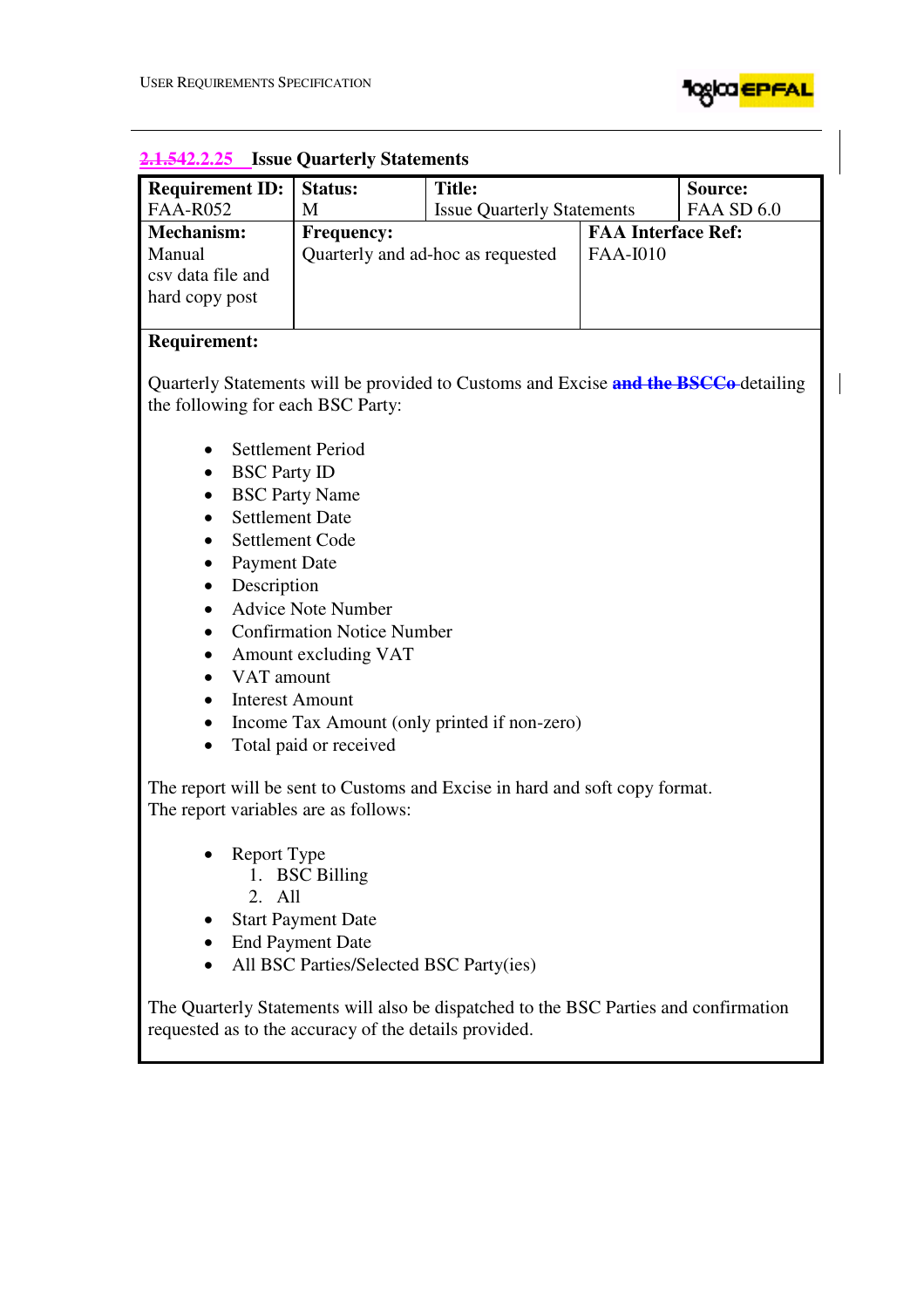

| <b>Requirement ID:</b><br>FAA-<br><b>R052CP1078</b><br><b>Variation 068</b> | Status:<br>M                      | <b>Title:</b><br><b>Issue VAT Quarterly</b><br><b>Statements</b> |                           | Source:<br><b>NA</b> |
|-----------------------------------------------------------------------------|-----------------------------------|------------------------------------------------------------------|---------------------------|----------------------|
| <b>Mechanism:</b>                                                           | <b>Frequency:</b>                 |                                                                  | <b>FAA Interface Ref:</b> |                      |
| Manual                                                                      | Quarterly and ad-hoc as requested |                                                                  | FAA-H0101034              |                      |
| esyManual, tab                                                              |                                   |                                                                  |                           |                      |
| delimited data file                                                         |                                   |                                                                  |                           |                      |
| and                                                                         |                                   |                                                                  |                           |                      |
| hard copy by                                                                |                                   |                                                                  |                           |                      |
| post.                                                                       |                                   |                                                                  |                           |                      |
|                                                                             |                                   |                                                                  |                           |                      |
|                                                                             |                                   |                                                                  |                           |                      |

# **2.1.552.2.26 Issue VAT Quarterly Statements to BSCCo**

#### **Requirement:**

Quarterly VAT Statements Statements will be provided to BSCCo detailing the following for each VAT code:,

- Payment Date
- Net inflowInflow
- Net outflowOutflow
- Net flowFlow
- $\bullet$  Output  $\frac{\text{flow}}{\text{VAT}}$
- Input flowVAT
- Net VAT
- VAT Code (with effective date of any amendment).

The report can be run as-;

- Report Type
	- 1. BSC Billing
	- 2. Disputes
	- 3. Defaults
	- 4. All
- Start Payment Date
- End Payment Date
- All BSC Parties/Selected BSC Party(ies)

The report can be produced in hard copy. A soft copy will also be made available in the form of a 'tab delimited data file' suitable for loading to MS-Excel